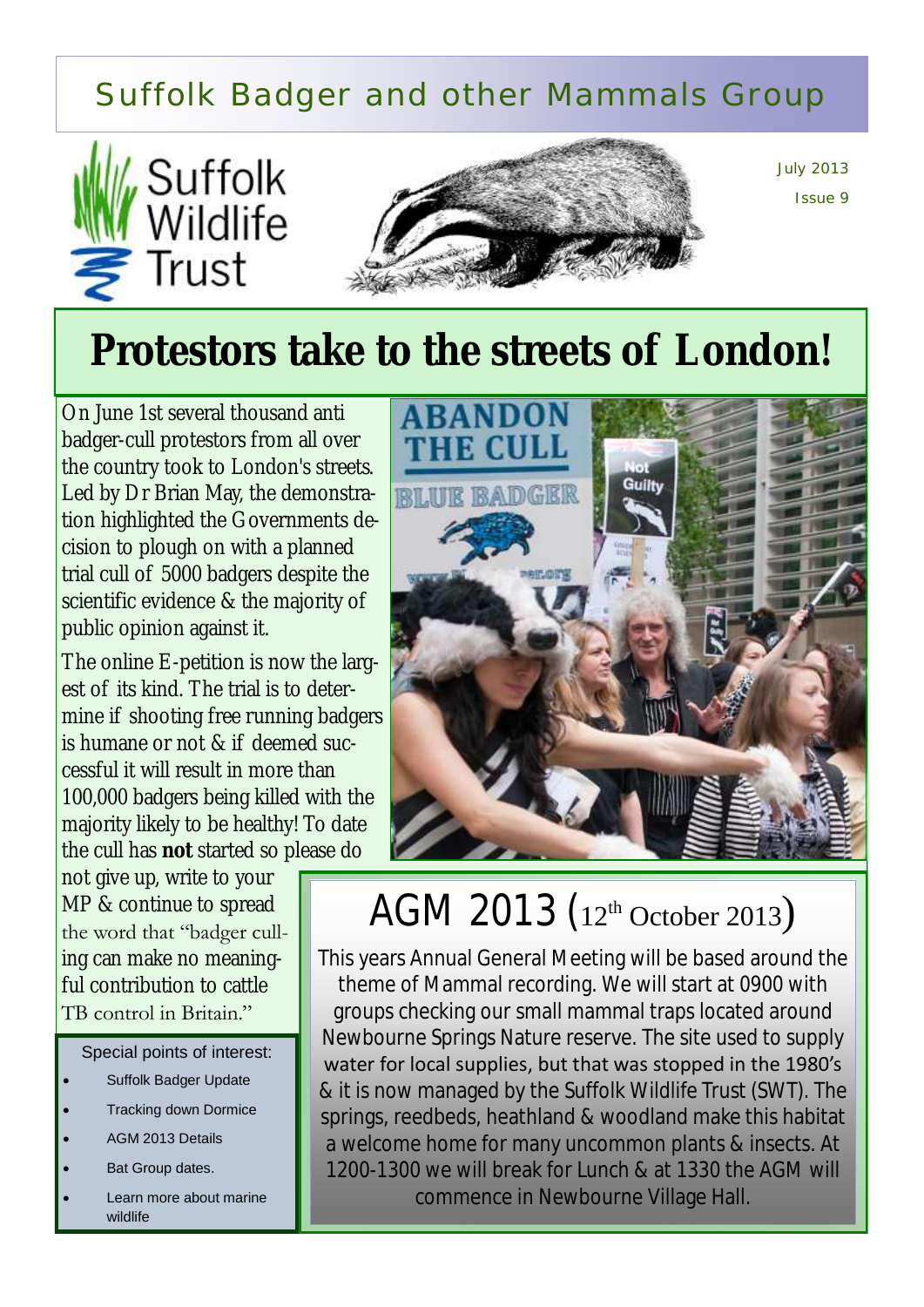# Suffolk Badger Update

*Adrian Hinchliffe*

Generally speaking 2013 has been a year of uncertainty for badgers throughout the country. Thankfully here in Suffolk, due to the fact we do not have a bovine tb problem in our cattle, our wildlife do not have the disease either & long may that continue. In W. Somerset & W. Gloucestershire however, the cull could begin any night soon!

Badgers in Suffolk have enough issues of their own, without being shot at and road casualty numbers this year have remained high.

Several cases of badgers taking up residence in gardens have caused a few problems for the house owners and consultation with our badger group



has been invaluable. This is especially true of a council owned property in a village outside of Ipswich where the new tenants along with their young children & small terrier dogs were clearly not impressed with sharing their back yard. Being very close to the neighbouring house, undermining a pathway & blocking a water ditch, meant that Natural England granted a license for the sett to be closed. Luckily the main sett is only 300m away & so members of our group came to the rescue & fitted one way gates to allow the badgers to leave the garden sett & return to the main sett. Once a set period of time passes where no gate movement has occurred, the group will be able to find out the extent of the tunnels

& chambers & then back fill with wire mesh & soil to prevent badgers returning in the future. It was certainly appreciated by all who helped in realising how good badgers are at digging, as the ground was unbelievably hard! Well done to everyone who helped out.

Lastly, the picture on the right shows a very lucky Suffolk Badger cub having been rehabilitated by members of the North East Essex Badger group & released by a Suffolk Farmer who found it injured in the road. A great joint effort by all concerned!

**The Suffolk Badger & Other Mammals Group** aim to promote the conservation of Badgers and other mammals in Suffolk through recording their distribution, studying their ecology, raising awareness and providing advice.

Please continue to support our group and get involved in whatever way you can.

**Planning** can often conflict with Badgers but if Setts are located and flagged up in advance or at an early stage in the planning application, the Badgers and their homes can often be mitigated for and any delays for the builders minimized. Please get in contact if you think a Badger sett will be directly affected by any building work. Please don't assume we already know about it.

**Seen a dead Badger?**

Please send in any Suffolk Badger casualty records or sett reports to: adrian@wondersofwildlife.co. uk

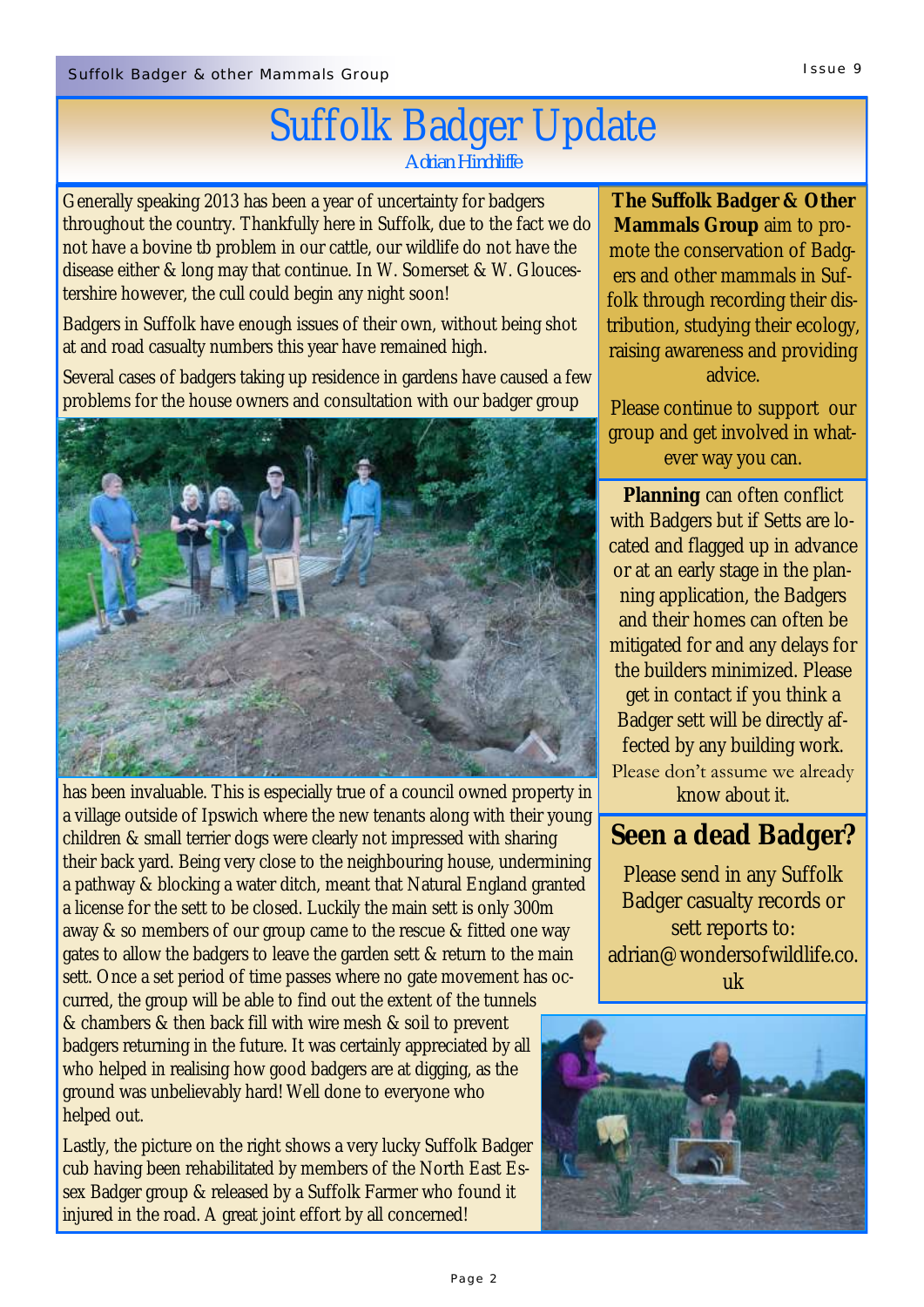#### The Suffolk Badger Group's remote camera - Should I stay or should I go...

This is the moment one of the last badgers leaves its sett after it was closed under license. It appears to think about heading further into the garden but then heads off into the open fields and woods, where its main sett is 300 meters away.



"Gardenature" have very kindly agreed to give our members a 10% discount off any of their wildlife / nestbox camera systems (excluding accessories and other products).

(http://www.gardenature.co.uk/)





### **Tracking down Suffolk's Dormice by nut hunting!**

**Tuesday 1st OCTOBER** 10am -1pm

Join Suffolk Wildlife Trust staff member, Simone Bullion, to find out about the rare and elusive dormouse, followed by a walk in the woods to see if we can find any nibbled hazelnuts.

Supported by The SITA Trust.

Location: Bradfield Woods NNR, Suffolk

Cost FREE

Booking essential via website [www.suffolkwildlifetrust.org](http://www.suffolkwildlifetrust.org) or 01473 890089

### **Would you like to give a short talk at this years Agm?**

If you would like to share a short (5 minute talk) at this years AGM on your experiences or mammal related stories then do please get in contact.

**Do you have an interesting story / comment / picture with reference to a mammal? If you could kindly send them in to me then they may well appear in the next edition of the newsletter.**  (adrian@wondersofwildlife.co.uk)